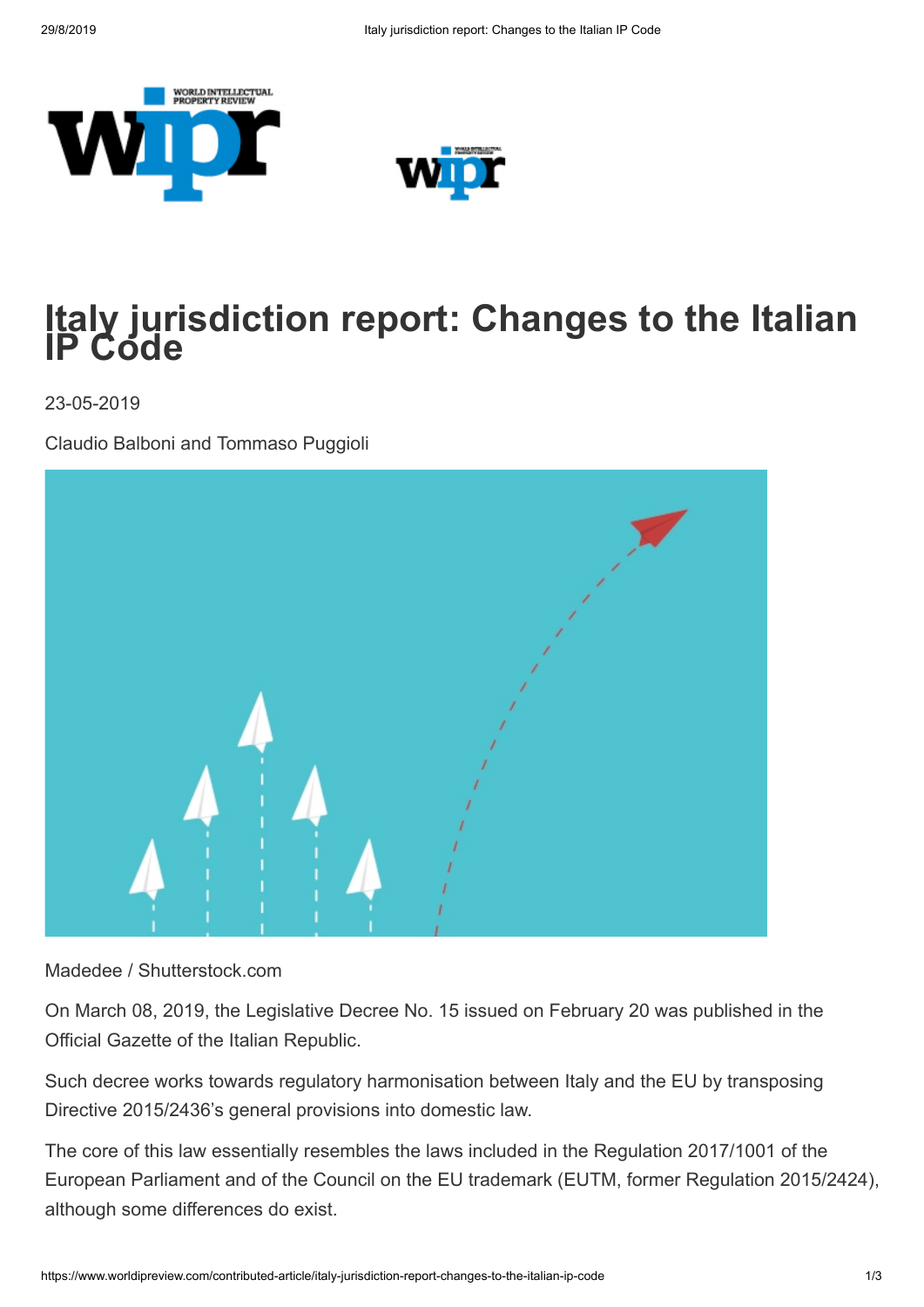Moreover, the Italian law has been implemented with various new provisions and procedures before the Italian Patent and Trademark Office.

The aim of this article is to give an overview of the most important Italian provisions that are effective as of March 23, 2019.

Following this reform, the certification trademark was introduced into the Italian IP Code. The provisions governing this new trademark are similar to the European ones, but the main difference is that the Italian PTO can turn down an application if the trademark is deemed to be a hindrance to similar initiatives "in the region".

Additional new provisions that concern both the certification and the collective trademark are those establishing that the nullity of such trademarks following the violation of a certain law included in the regulations governing the use of the trademark can be overturned if the owner agrees to accept such regulation.

"The nullity of such trademarks following the violation of a certain law included in the regulations governing the use of the trademark can be overturned."

Furthermore, the list of grounds of opposition has been broadened; it is now possible to base an opposition on well-known trademarks, Protected Designations of Origin, and Protected Geographical Indications as well. Prior to the reform it was possible only to use registered trademarks as grounds of opposition, as well as some personality rights, such as name and image rights.

The regulation on well-known trademarks has been implemented, in line with the judgment of the Court of Justice of the European Union. In particular, the new article 20.1.c provides that a wellknown trademark may be used to act against the use of an identical or similar trademark even if such use is made also for purposes different from that of distinguishing products and services.

From a procedural point of view, the appeal procedure has been widely regulated in 13 articles (from article 136 to article 136 *terdecies*). The most significant innovation in this procedure is probably the one included in article 136 *undecies*: the right to ask for precautionary measures in case of serious and irreparable injuries.

Normally the Chamber of Counsel of the Board of Appeal deals with these measures, however, extraordinary factors may allow the appellant to ask the president of the Board of Appeal to take